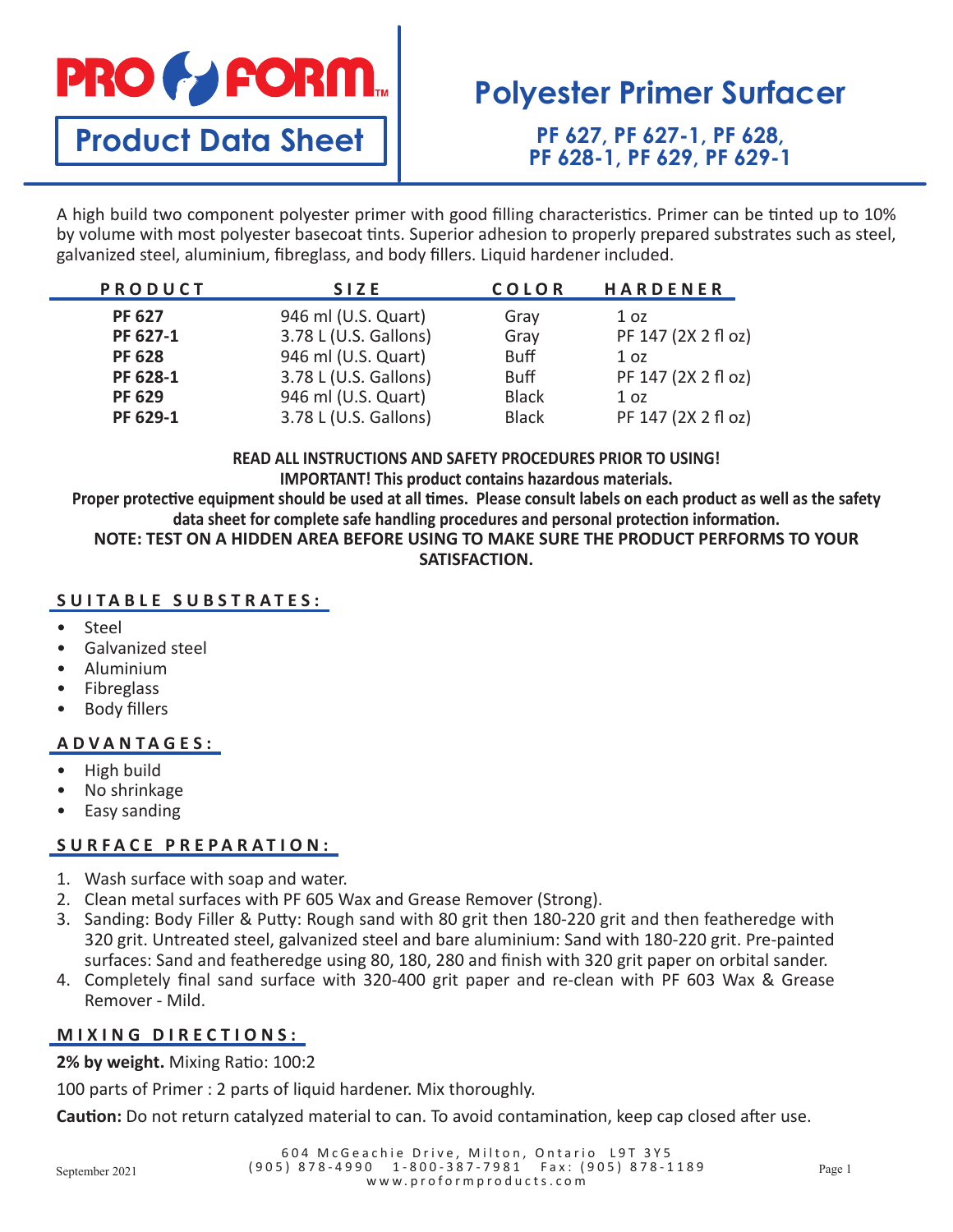

**Product Data Sheet**

# **Polyester Primer Surfacer**

**PF 627, PF 627-1, PF 628, PF 628-1, PF 629, PF 629-1**

### **SPRAY GUN AND PRESSURE:**

| <b>Gun Type</b> | <b>Fluid Tip</b> | <b>Air Pressure</b> |
|-----------------|------------------|---------------------|
| Primer Gun      | $1.8 - 4.0$ mm   | 35-40 psi           |

Apply two or three medium wet coats as needed. Allow to flash 5-10 minutes between coats. Heavy wet coats should not be applied. Dry spray must be removed before recoating. Allow to dry approximately 1 hour before sanding at 24°C (75°F). Finish sand with 220 grit paper followed by 320-400 grit (wet or dry).

| DRY TIMES @24°C (75°F):       |                                                                                        |  |  |
|-------------------------------|----------------------------------------------------------------------------------------|--|--|
| <b>FLASH</b>                  | 5-10 minutes                                                                           |  |  |
| <b>TO SAND</b>                | 1 hour 30 minutes, 4-6 hours over etch primer                                          |  |  |
| <b>TO TOPCOAT</b>             | 1 hour 30 minutes, 4-6 hours over etch primer                                          |  |  |
| <b>FORCE DRYING:</b>          |                                                                                        |  |  |
| <b>PURGE TIME</b>             | 10 minutes                                                                             |  |  |
| <b>BAKE TIME</b>              | 30 minutes @ 60°C (140°F)                                                              |  |  |
| <b>POT LIFE</b>               | 20-25 minutes @ 24°C (75°F).<br>If needed add 5-10% PF 602 Acetone to extend pot life. |  |  |
| <b>CLEANING INSTRUCTIONS:</b> | Clean equipment with lacquer thinner immediately after use.                            |  |  |

**Caution:** It is important to test the compatibility of this product with your paint system. This product is not recommended for use in temperatures below 16°C (60°F). The use below these temperatures will affect dry times and performance.

### **TECHNICAL DATA:**

|                            | PF 627, PF 627-1                   | PF 628, PF 628-1                   | PF 629, PF 629-1                   |
|----------------------------|------------------------------------|------------------------------------|------------------------------------|
| <b>Physical State</b>      | Paste                              | Thick liquid, paste                | Thick liquid, paste                |
| Color:                     | Gray                               | <b>Buff</b>                        | <b>Black</b>                       |
| Odour:                     | Hydrocarbon odour                  | Characteristic odour               | Characteristic odour               |
| Solubility:                | Negligible                         | Negligible                         | Negligible                         |
| Flash point:               | $-4^{\circ}$ C (24.8 $^{\circ}$ F) | $-4^{\circ}$ C (24.8 $^{\circ}$ F) | $-4^{\circ}$ C (24.8 $^{\circ}$ F) |
| Auto ignition temperature: | >200°C (>392°F)                    | >190°C (>374°F)                    | >190°C (>374°F)                    |
| VOC:                       | 1.7 lb/usg • 203.704 g/L           | 1.69 lbs/usg • 202.5 g/L           | 1.69 lbs/usg • 202.5 g/L           |

#### **PRECAUTIONARY INFORMATION**

Refer to product label and Safety Data Sheet for health and safety information before using this product.

#### **SAFETY CONSIDERATION**

Safety Data Sheets are available at www.proformproducts.com or upon request at info@proformproducts.com. These